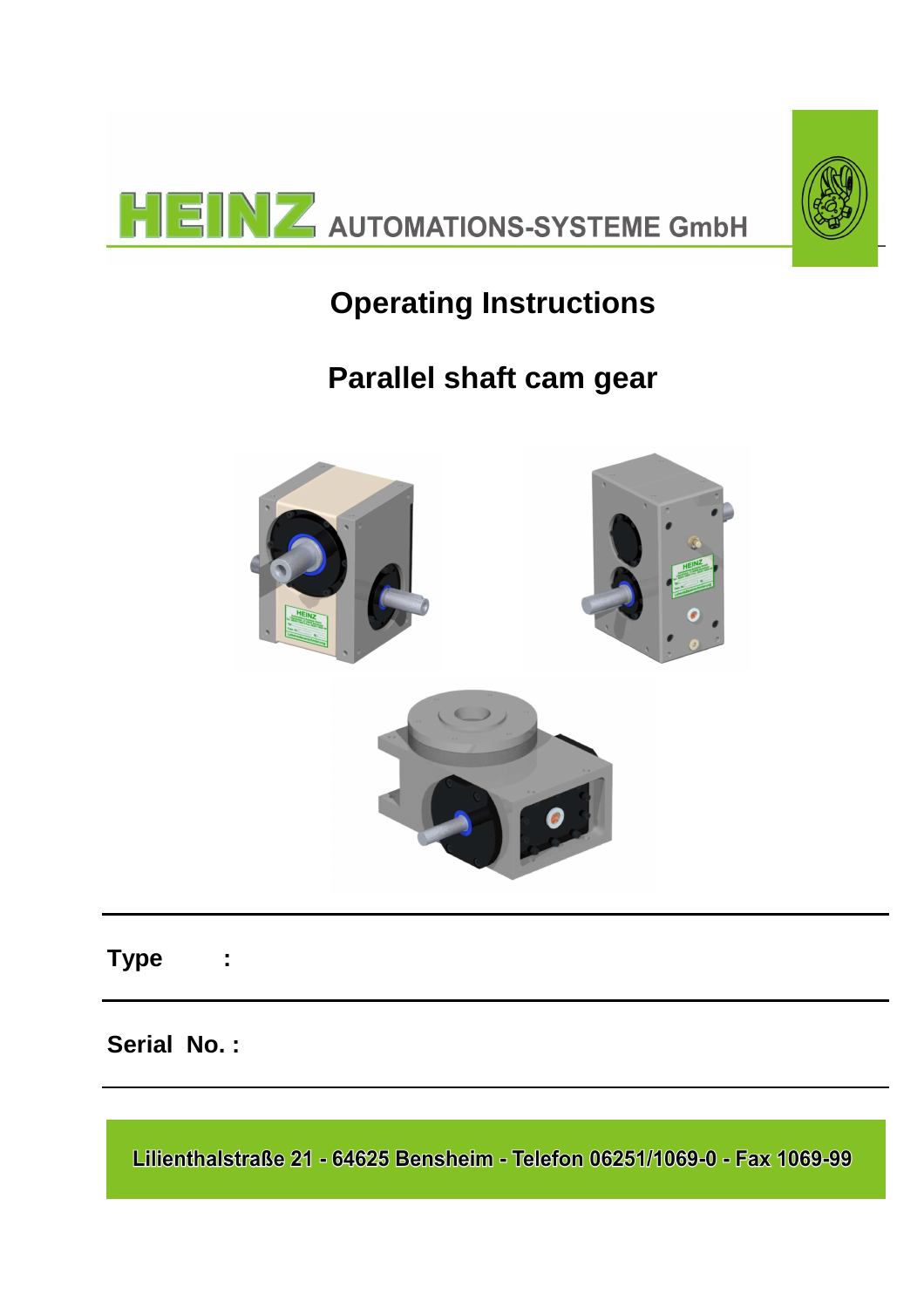

## **C O N T E N T S**

#### **1. General**

- 1.1 Validity
- 1.2 Safety instructions
- 1.3 Shipment
- 1.4 Transport Regulations
- 1.5 Weights of gear types

#### **2. Instructions for application of the gears**

- 2.1 Installation position
- 2.2 Mounting of the gear
- 2.3 Gear operation

#### **3. Start up**

- 3.1 Gear function
- 3.2 Oil level
- 3.3 Interruption operation
- 3.4 Important instructions

#### **4. Maintenance Instructions**

- 4.1 General remark
- 4.2 Drive
- 4.3 Motor brake
- 4.4 Gear

## **5. Inspection instructions**

- 5.1 Inspection cycle
- 5.2 24-Hour-Service

## **6. Spare part installation**

- 6.1 Remark
- 6.2 Parallel shaft mechanism
- 6.2.1 Replacing cam followers (parallel shaft cam stays built in)
- 6.2.2 Replacing turret (parallel shaft cam stays built in)
- 6.2.3 Replacing parallel shaft cam (turret stays built in)
- 6.2.4 Replacing mechanism completely
- 6.3 Tapered roller bearings
- 6.4 Spare part drawing
- 6.5 Spare and wearing parts

## **7. Final remark**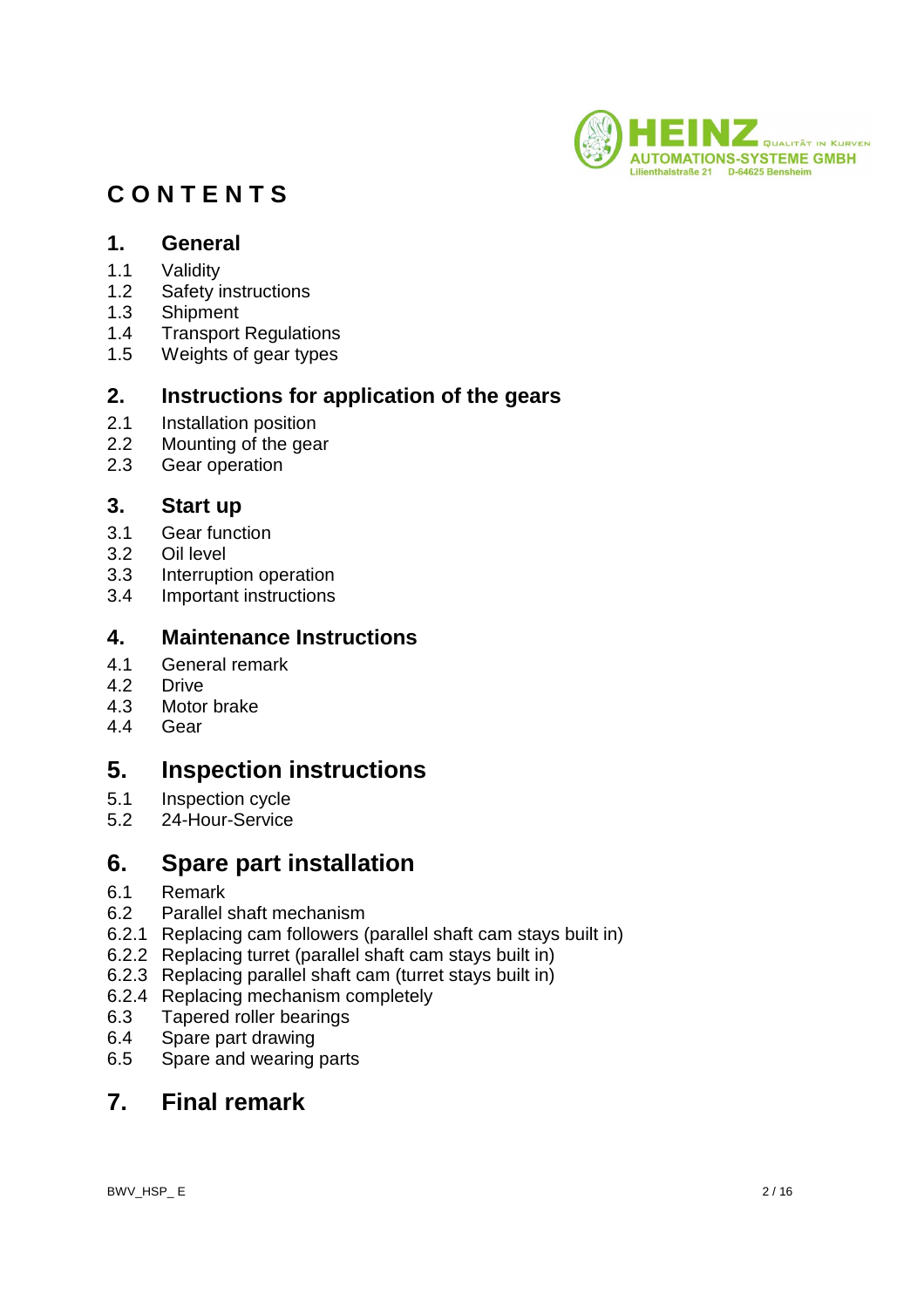

#### **1 General**

#### **1.1 Validity**

These operating instructions are valid for parallel shaft cam gears. They are to be read and applied by all persons in the user's premises who are made responsible for the installation, operation, maintenance or repair of these gears.

 For the sake of simplicity, the parallel shaft cam gears will be referred to as "the gears" within the following instructions.

Every gear is manufactured to the state-of-the-art and according to recognized safety regulations.

Applications other than specified or exceeding the limiting parameters, e.g. higher speeds and/or loads or other installation positions, are considered to be contrary to agreement. **The manufacturer shall not be held responsible for any damage resulting from this. In such cases, the risk is carried solely by the operating company.**

The agreement regarding application also covers reading the operating instructions and compliance with the inspection and maintenance stipulations. Maintenance work may only be carried out by qualified personnel who are acquainted with the principles of the gear function.

#### **1.2 Safety instructions**

The gear corresponds to the recognized safety regulations. When employed as part of a machine or plant, danger of injury or death for the user or a third person can result, e.g. due to removal of the lever, gear wheel with chain or similar parts. In such cases, suitable local protective measures should be taken by the user.

#### **1.3 Shipment**

Every gear is subjected to go through an inspection process and is properly packed. In spite of this, we request that the gear is unpacked immediately on arrival at the installation location and checked for transport damage.

Any complaints should be reported immediately to the transport company.

#### **1.4 Transport regulations**

Eyebolts may be screwed into the fixing holes provided. Lifting ropes or chains may only be applied on these eyebolts. The weight of the gear should be taken from table 1.5.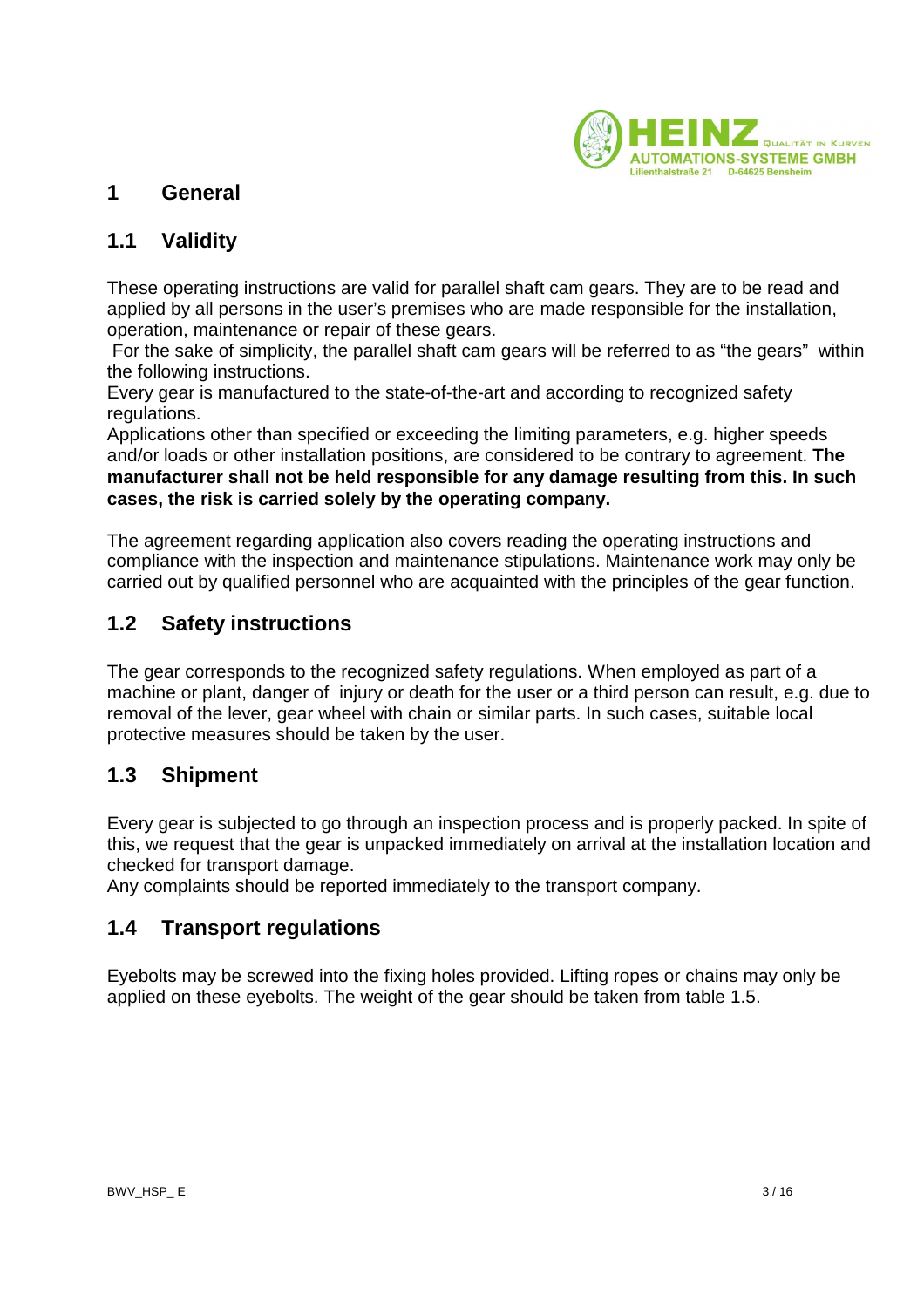

## **1.5 Weight of the gears**

#### **Basic series**

|                  |                | <b>Weight without</b> |
|------------------|----------------|-----------------------|
| <b>Gear type</b> | <b>Housing</b> | motor<br>[kg]         |
| <b>HSP 40</b>    | GG             | 4,5                   |
| <b>HSP 50</b>    | GG             | 7,5                   |
| <b>HSP 63</b>    | GG             | 12,5                  |
| <b>HSP 80</b>    | GG             | 25,0                  |
| <b>HSP 100</b>   | GG             | 43,0                  |
| <b>HSP 125</b>   | GG             | 77,0                  |
| <b>HSP 160</b>   | GG             | 150                   |
| <b>HSP 200</b>   | GG             | 280                   |
| <b>HSP 250</b>   | GG             | 480                   |
| <b>HSP 315</b>   | GG             | 680                   |

#### **Modified series**

| <b>Gear type</b> | <b>Housing</b> | <b>Weight without</b><br>motor<br>[kg] |
|------------------|----------------|----------------------------------------|
| <b>HSP 65</b>    | GG             | 14,5                                   |
| <b>HSP 80 X</b>  | GG             | 27,0                                   |
| <b>HSP 80 XK</b> | GG             | 27,5                                   |
| <b>HSP 105</b>   | GG             | 48,0                                   |
| <b>HSP 130</b>   | GG             | 85,0                                   |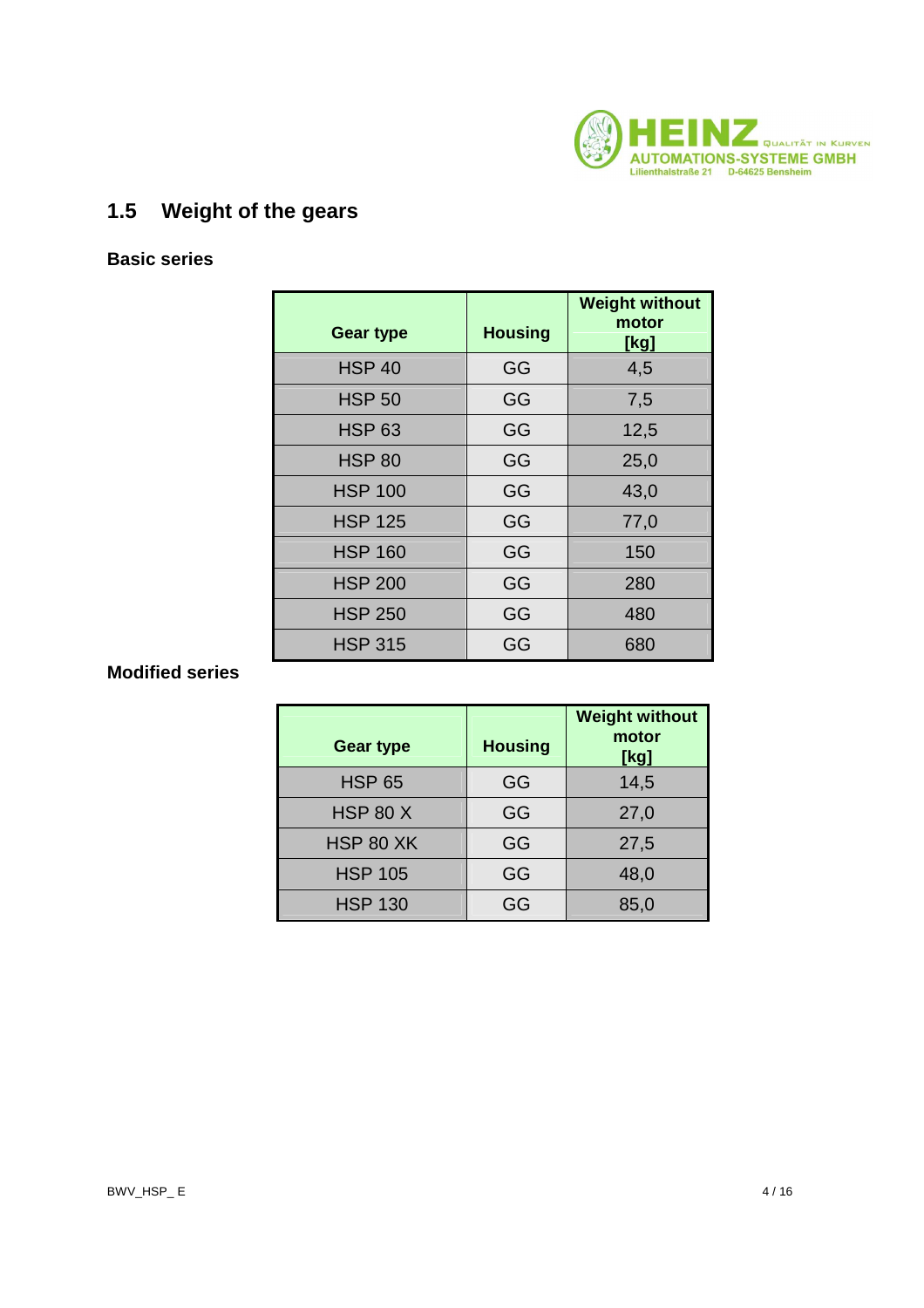

## **2. Instructions for application of the gears**

#### **2.1 Installation position**

Due to its universal construction, the gear can be integrated into a machine or a plant in nearly every position required.

When placing the order, the customer can preset the installation position, the mounting position and possibly the oil holes.

The predetermined installation position is decisive for the lubrication of the gear components and may therefore not be subsequently altered at the plant location.



Illustration 1: Gear installation positions

### **2.2 Mounting the gear**

Due to the principle of the functioning of the gear, the output shaft as well as the input shaft are subjected to variable torques. The following must therefore be observed:

- The gear must be mounted on a rigid machined surface.
- The fixing bolts must be secured and, if possible, the position of the gear should be additionally fixed by means of dowel pins.
- The connection between the gear and the driven load must be direct, free of play and torsionally rigid. This also applies to the drive side of the gear.

#### **2.3 Gear operation**

The following should be observed with regards to gear operation:

- Elasticity and play in the driven masses can result in vibration and must therefore be avoided.
- A possibly installed overload protection should be mounted on the output shaft.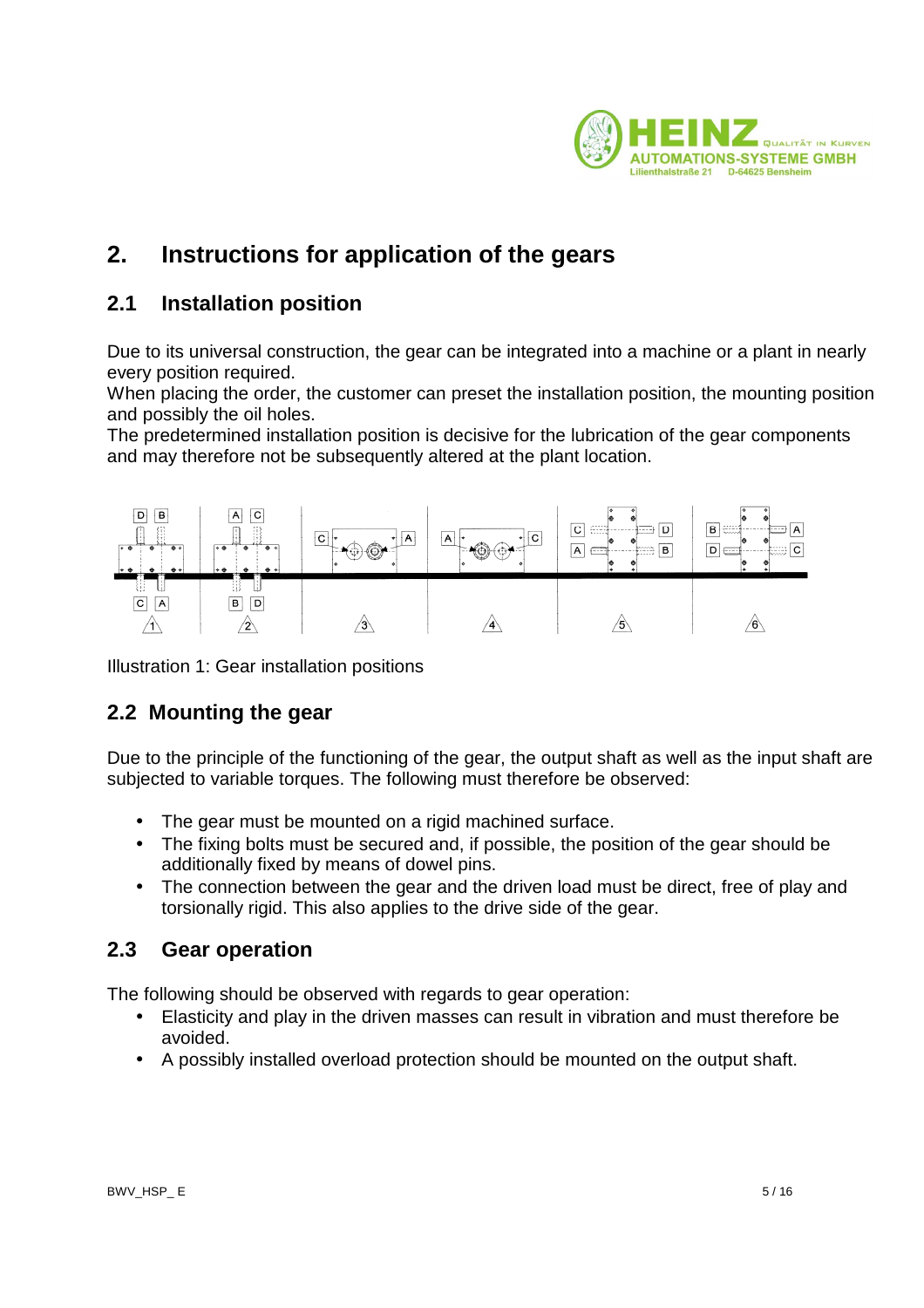

## **3. Start up**

#### **3.1 Gear function**

HEINZ gears form a compact, robust unit which, through the use of accurately calculated disk cams, enable the transformation of a constant input speed into an optimum, precise and impact-free (intermittent) output movement.

The cam rollers fitted in the turret are guided precisely in the curve by the hardened and ground cam path.

This cam path is formed with a variable slope and is divided into a dwell angle and index angle area. When the cam is rotated, the precise jolt and impact-free movement of the output shaft is produced by the cam path and the cam follower. As the cam course is constructed standard symmetrically.

The dwell angle area has a zero slope. Through this, the cam followers result in a precise, selflocking positioning of the output shaft without an additional locking mechanism.

When a brake motor is employed, the positioning of the output shaft is independent on the braking accuracy of the motor as the accurate positioning is dictated by the position of cam followers in the dwell angle area. The whole dwell angle area is available for braking (see 3.3).

#### **3.2 Oil level**

The oil level should be checked before start up. It is sufficient it the oil can be observed through the oil level indicating glass (see also 4.3 gear)

| <b>Basic series</b> |                   |                  |                                   | modified series  |                              |
|---------------------|-------------------|------------------|-----------------------------------|------------------|------------------------------|
| <b>Gear type</b>    | oil volume<br>[L] | <b>Gear type</b> | oil volume<br>$\lbrack L \rbrack$ | <b>Gear type</b> | oil volume<br>$\mathsf{[L]}$ |
| <b>HSP 40</b>       | 0,2               | <b>HSP 160</b>   | 8,0                               | <b>HSP 65</b>    | 0,4                          |
| <b>HSP 50</b>       | 0,3               | <b>HSP 200</b>   | 19,0                              | <b>HSP 80X</b>   | 1,0                          |
| <b>HSP 63</b>       | 0,5               | <b>HSP 250</b>   | 29,0                              | HSP 80XK         | 1,0                          |
| <b>HSP 80</b>       | 1,0               | <b>HSP 315</b>   | 36,0                              | <b>HSP 105</b>   | 2,0                          |
| <b>HSP 100</b>      | 2,0               |                  |                                   | <b>HSP 130</b>   | 3,5                          |
| <b>HSP 125</b>      | 4,0               |                  |                                   |                  |                              |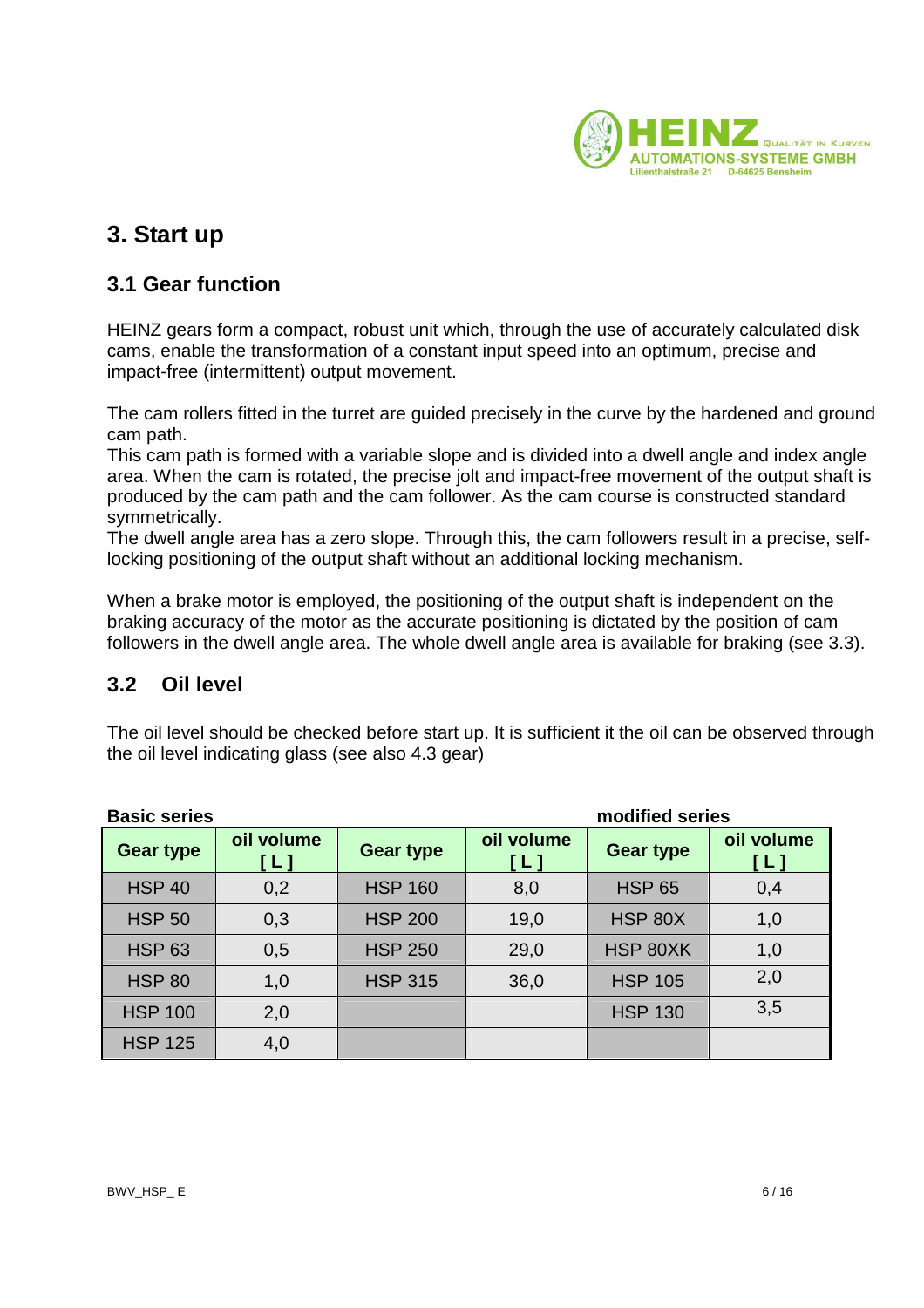

#### **3.3 Interruption Operation**

If the dwell angle area of the disk cam is insufficient for the interval of interruption required for production, the interval can be prolonged by using a brake motor. The procedure is initiated by an end position switch which is operated by one of the cams connected to the input shaft. During the start up as well as during operation it has to be observed that after the braking has occurred, the shaft key groove of the input shaft has to be positioned parallel to face 3 of the housing and that it points towards the output shaft ( in case of double shift also a torsion of 180° is possible, cam followers should be in the middle of the dwell).

If the gear is fitted with an additional indicator, it should be observed that after braking has occurred, the indicator is always positioned in the middle of the marking plate.

#### **3.4 Important Instructions**

With two speed drives, normal operation occurs always at the higher speed (high speed). The lower speed (low speed) may only be used for setting up the unit or moving into the dwell angle area after an emergency stop. During automatic operation, the gear may not be switched into the low speed position while the unit is in the movement phase. With control systems which only allow switching of the high speed through the low speed, this may only occur during the dwell angle, this means during the standstill period of the output shaft or rather within the marking plate.

Any damage which is caused by failure in complying with these instructions will result in the rejection of any quarantee claim by the manufacturer.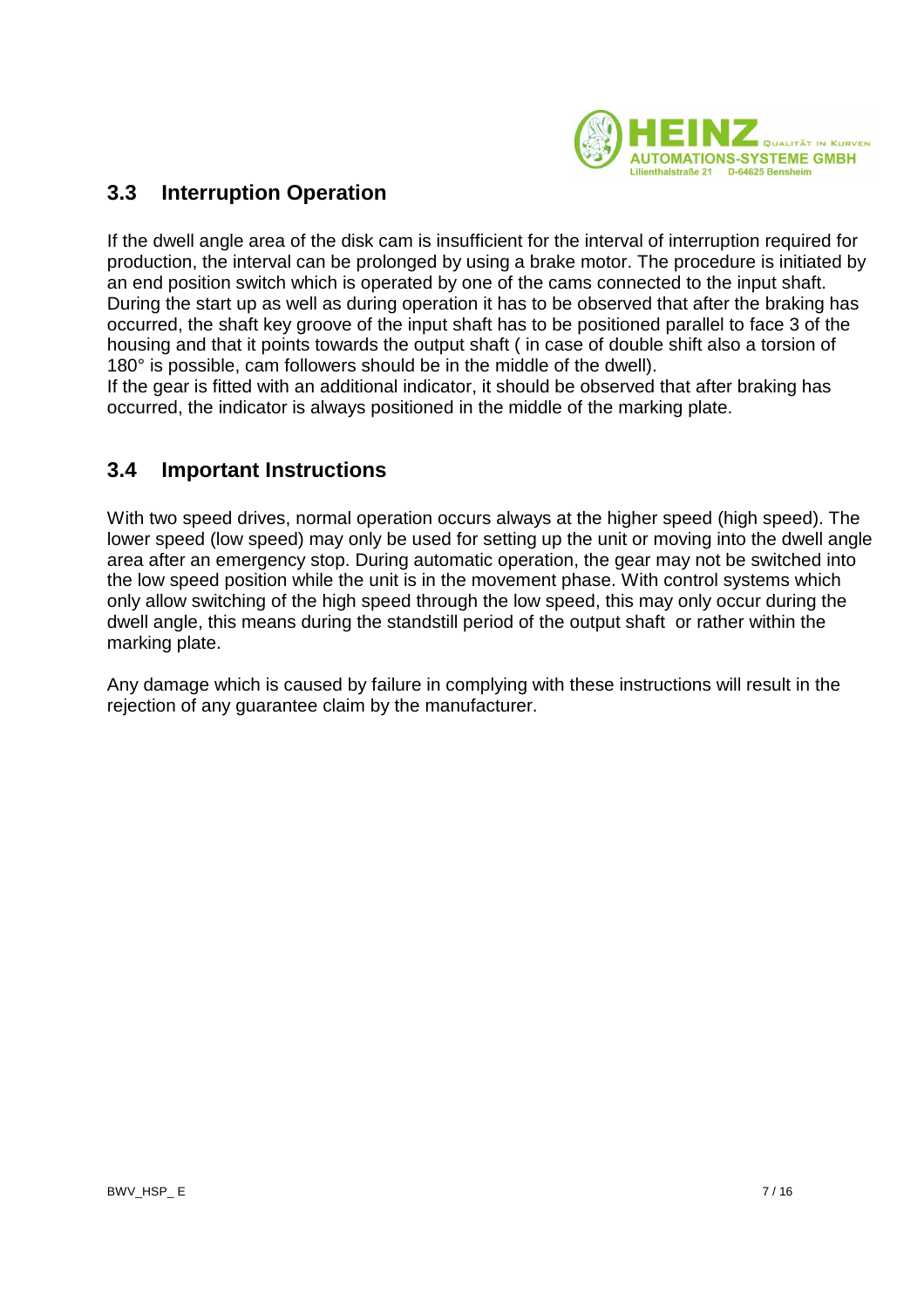

## **4. Maintenance Instructions**

#### **4.1. General Remark**

In case of queries i.e. spare part orders, please state the type and serial number of the gear in question.

#### **4.2 Drive**

The maintenance instructions for the gear brake motor or other drive units should be taken from the instructions supplied by the corresponding manufacturer.

#### **4.3 Motor brake**

Due to wear of motor brake, the interruption in the dwell angle area as described in 3.3. should be checked from time to time. The brake should be re-adjusted or renewed if necessary.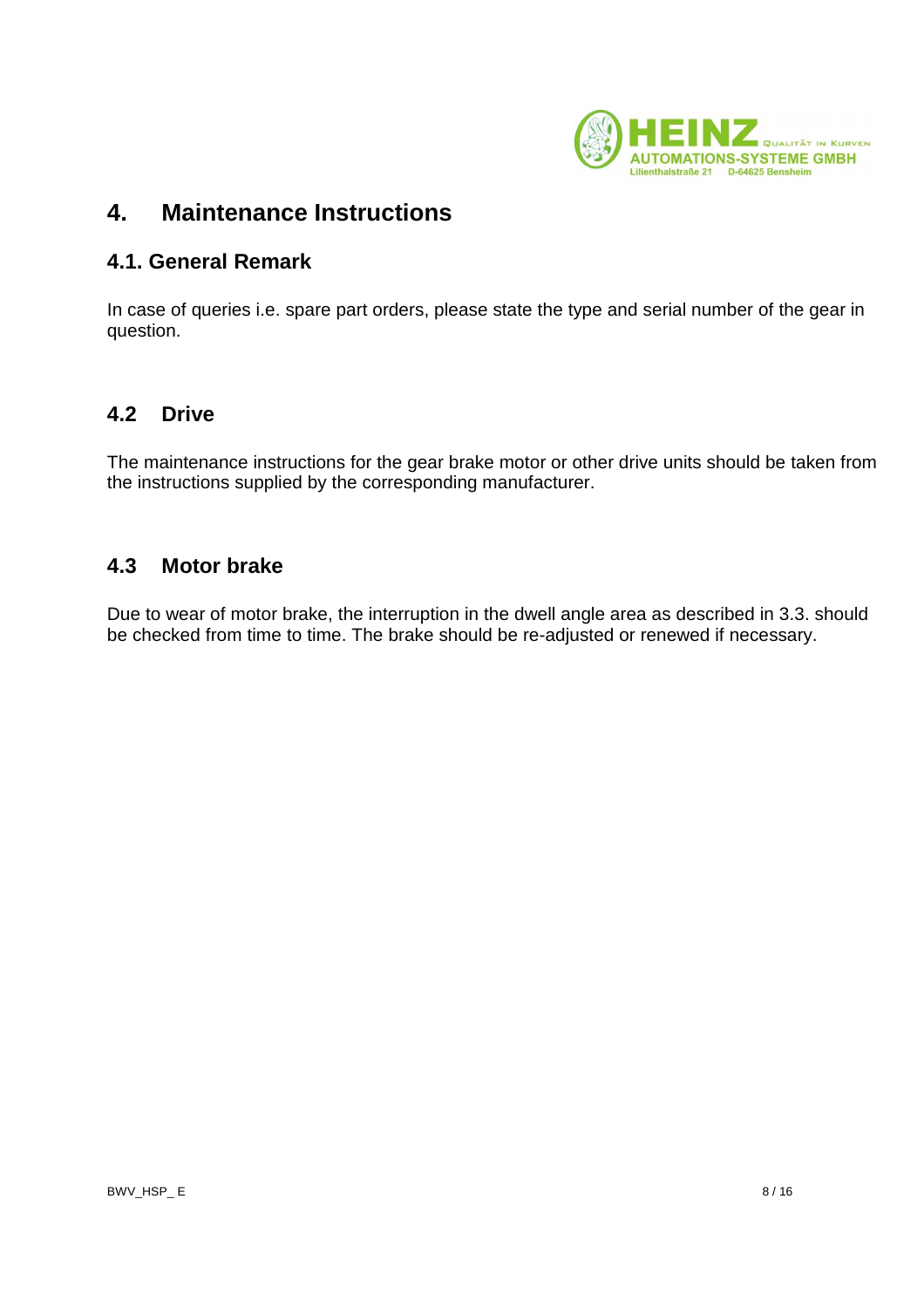

## **4.4 Gear unit**

#### **4.4.1. Oil Lubrication**

In Standard the gear unit is delivered with the synthetic lubricating oil **"Klübersynth GHE 6 – 460"**

It is lubricated for life, i.e. no oil changes are necessary at all. The oil level should be checked at regular intervals. Sufficient oil is present if when the gear unit is stationary the oil can be seen in the sightglass The lubrication of the cam rollers and the came is thus guaranteed

| For rotating speed < 150 rpm       | For rotating speed > 150 rpm   |
|------------------------------------|--------------------------------|
| Klübersynth GHE 6 - 460            | Klübersynth GHE 6 - 100        |
| Mobil Glygoyle HE 460 (ISO V6 460) | Mobil Glygoyle 22 (ISO V6 150) |
| Shell Omala S4 WE 460              | Shell Omala S4 WE 150          |





If used for the food industry, the gear unit is delivered with NSF H1 registered, conform to FDA 21 CFR § 178.3570 oil "Klübersynth UH1 6 - 460"

It is lubricated for life, i.e. no oil changes are necessary at all. The oil level should be checked at regular intervals. Sufficient oil is present if when the gear unit is stationary the oil can be seen in the sightglass The lubrication of the cam rollers and the came is thus guaranteed

| For rotating speed $<$ 150 rpm                            | For rotating speed > 150 rpm                                      |
|-----------------------------------------------------------|-------------------------------------------------------------------|
| Klübersynth UH1 $6 - 460$                                 | Klübersynth UH1 $6 - 150$                                         |
| <b>WARNING</b><br>Warning: Never mix different oil sorts! | <b>WARNING</b><br>Only top up with the lubricant described above! |

#### **4.4.2. Grease Lubrication**

It is lubricated for life, i.e. no grease are necessary at all. The grease level should be checked at regular intervals.

─────────────────────────────────────────────────────────────────────────

| <b>Normal Grease Lubrication</b> | NSF H1 registered, conform to FDA 21 CFR § 178.3570 |
|----------------------------------|-----------------------------------------------------|
| Castrol Olit 00                  | Cassida RLS 00                                      |
| Microlube GB 00                  | Klübersynth UH1 14-1600                             |

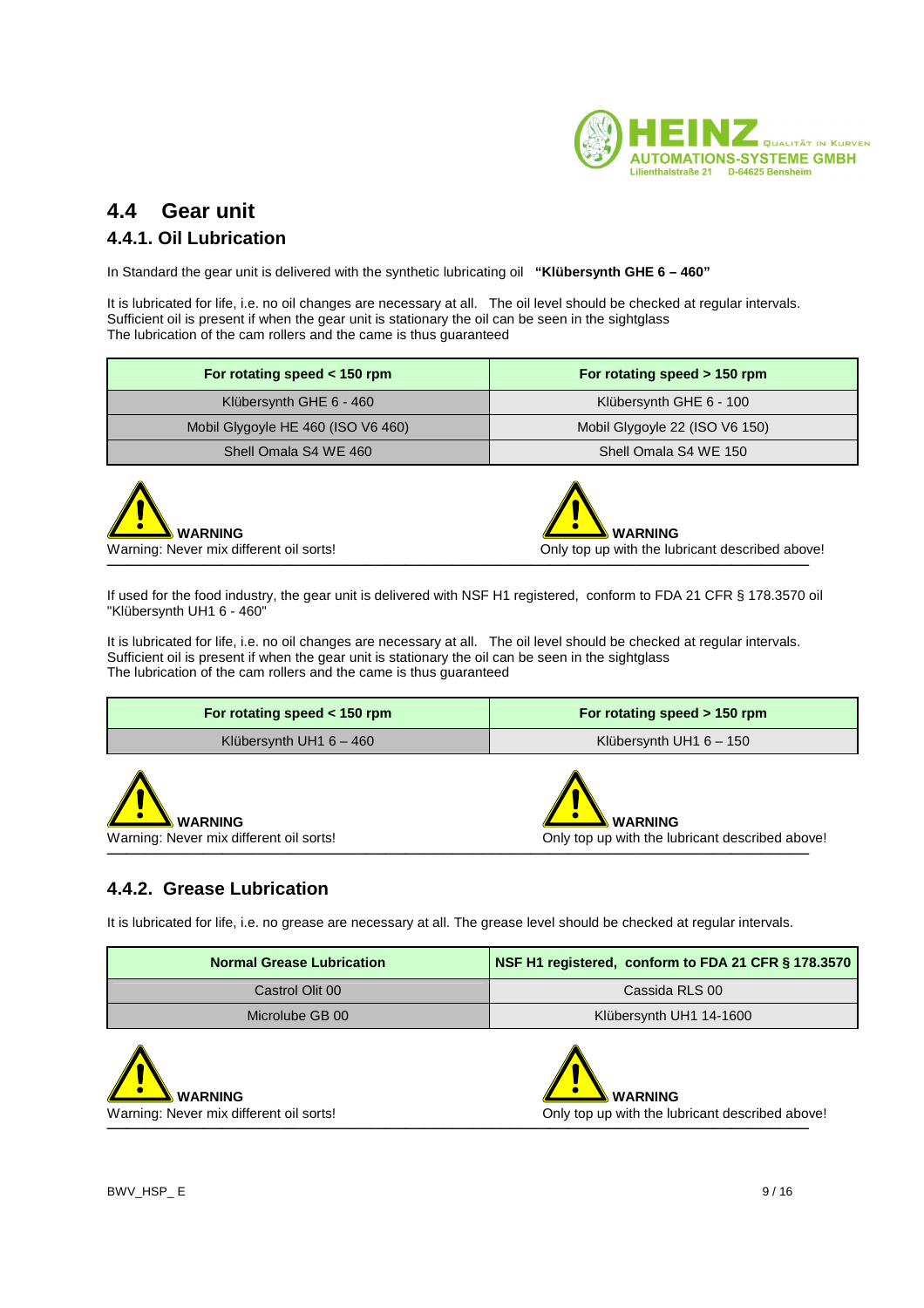

#### $5.$ **5. Inspection instructions**

#### **5.1 Inspection Cycle**

It is recommended to control the oil level approximately every 8000 operation hours in order to avoid any damage of the gear by leakage of oil.

#### **5.2 24-Hour Service**

Immediate availability of important components is guaranteed through stocking of a stand-by set (disk cams, output and cam followers) by the unit operator.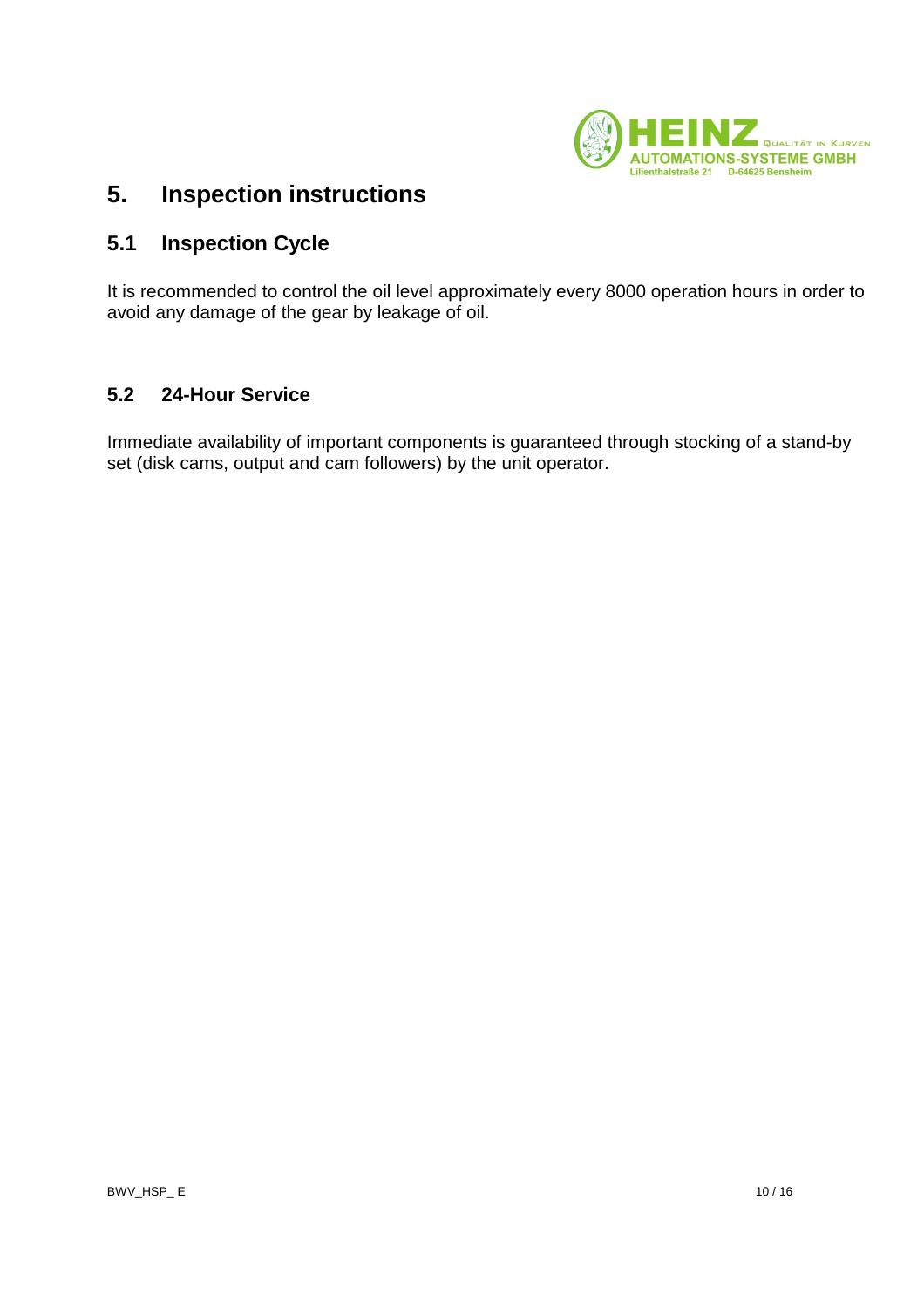

## **6. Spare parts installation**

#### **6.1 Remark**

Please read the following complete text carefully before the disassembly.

All construction elements have to be cleaned and to be checked if they are in perfect condition before being installed. The list of spare parts may be helpful for the disassembly and the installation of the individual parts.

#### **6.2 disk cam mechanism**

The mechanism is a unit consisting of two disk cam, cam followers and turret. Due to a possible wear of the cam followers or the parallel shaft cam, it may be necessary to replace the following parts:

- Cam followers
- Turret
- Parallel shaft cam
- Complete mechanism

### **6.2.1 Replacing cam followers (parallel shaft cam stays built in)**

- Drain oil
- Move input shaft into dwell angle area
- Unscrew end cap of output shaft
- Lift output shaft out of parallel shaft housing
- Unscrew stud bolts off turret (are glued in) and remove cam followers
- Check shaft bore of cam followers in the turret if they are damaged and possibly widened
- In case of defective bores: see 6.2.2
- In case of perfect condition of bores, push in new cam followers into turret
- In case of cam followers without key way, bore with core hole drill a centralisation in every cam followers shaft. The depth of centralisation depends on the centralisation point of the stud bolts according to DIN914 (German Industrial Standard)
- Secure cam followers with stud bolts (glue thread in)
- Check parallel shaft cam and replace by a new one if necessary (see chapter 6.2.3)
- Put output shaft with turret back into housing (observe the position of the shaft key groove of the output shaft)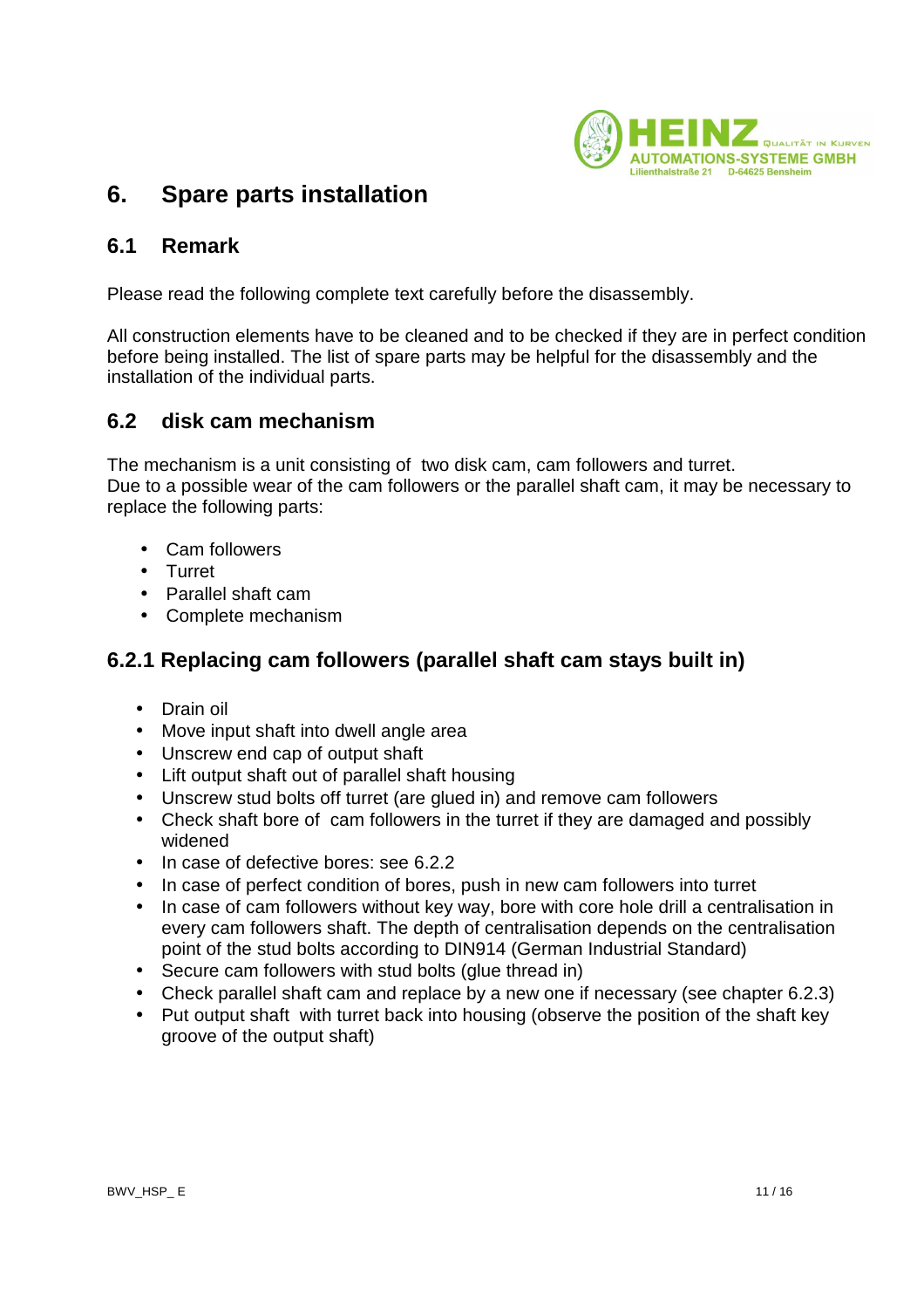

- Apply appropriate permanently elastic sealing material upon cleaned sealing surface and install end cap
- Move input shaft and check regular movement of mechanism
- Fill in oil

### **6.2.2 Replacing turret ( parallel shaft cam stays built in)**

- In the case of a defective cam followers shaft bore remove (smaller) tapered roller bearing
- Remove stud bolts off turret and disassemble turret off output shaft
- Screw tight new turret with installed cam followers again and put in new studs
- Heat tapered roller bearing slightly (max. 80°C) and push over output shaft
- Put output shaft with turret back into housing (observe position of shaft key groove of output shaft)
- Proceed with assembly as describe in chapter 6.2.1

#### **6.2.3 Replacing parallel shaft cam (turret stays built in)**

- Drain oil
- Move input shaft into dwell angle area
- Screw off housing cover
- Release safety catch of securing steel sheets and unscrew lock nut
- Unscrew both eccentric covers
- Push inner ring of tapered roller bearing (maximum 3 mm less than width of lock nut) off input shaft by using lock nuts
- Pull off tapered roller bearing by using an extractor
- Remove lock nut and securing steel sheets
- Drive input shaft out of parallel shaft cam without using too much power on the cam followers
- Take old parallel shaft cam out of housing
- Put new parallel shaft cam with dwell angle area between two cam followers
- (Observe position of shaft key groove of output shaft)
- Drive input shaft into cam without using too much power on the cam followers
- Screw new securing steel sheets and new lock nuts on input shaft
- Heat tapered roller bearing (max. 80°C) and push over input shaft (replace defective bearings by new ones)
- Screw off eccentric cover. While doing so, make sure no preloading is produced between cam follower and cam, possibly move cam by using the lock nut or turn eccentric cover
- Check preloading of tapered roller bearing in dwell angle area, possibly by adjusting the eccentric cover
- Adjust mechanism without backlash by turning eccentric cover and/or by moving the cam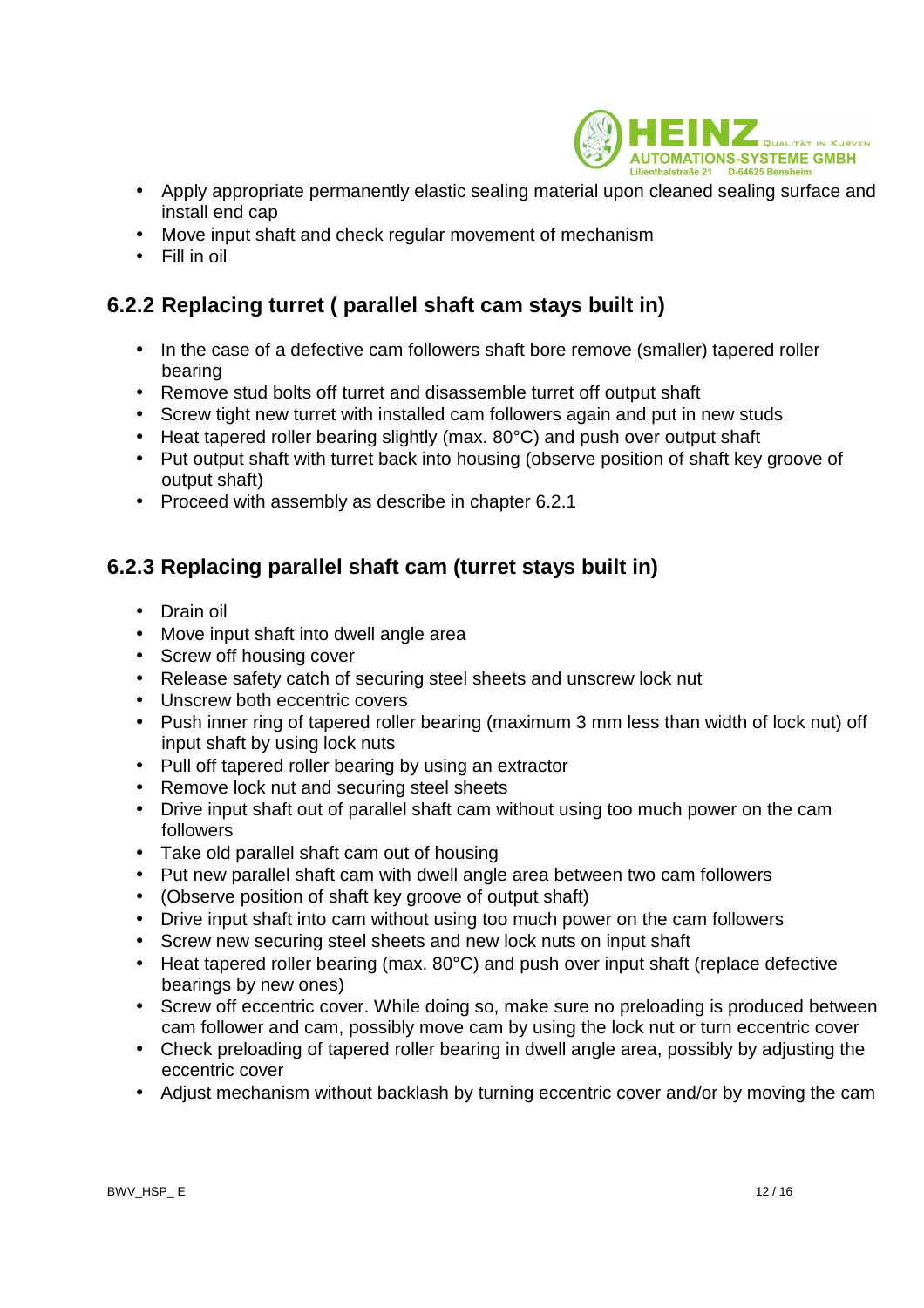

The height tolerance of the input shaft pivot may not exceed maximum 0,02 mm on the total length of the pivot.

An even contact reflection of the cam follower and parallel shaft cam is absolutely required **- check with inking past! –** 

- Screw lock nuts tightly and secure
- Screw eccentric cover tightly
- Turn input shaft with hand and check its even running, possibly repeat adjustment
- Cover all openings
- Put pins into eccentric cover (possibly earmark pin holes on same pc-diameter with same depth of bores, remove chips)
- Screw off eccentric cover, seal, bring into line above pin bore, tighten slightly, push pins and screw tightly
- Install new oil seals seal housing cover and screw tightly
- Fill in oil

#### **6.2.4 Replacing mechanism completely**

Please refer to chapter 6.2.1 to 6.2.3 for the instructions for disassembling and installation of the turret.

### **6.3 Tapered roller bearing**

When installing new tapered roller bearings, it has to be observed that the bearings are adjusted free of play. If the backlash is to high or too low, this can be corrected by adjusting the housing cover or eccentric cover. Afterwards check the correct running of the mechanism by turning the input shaft, readjust if necessary.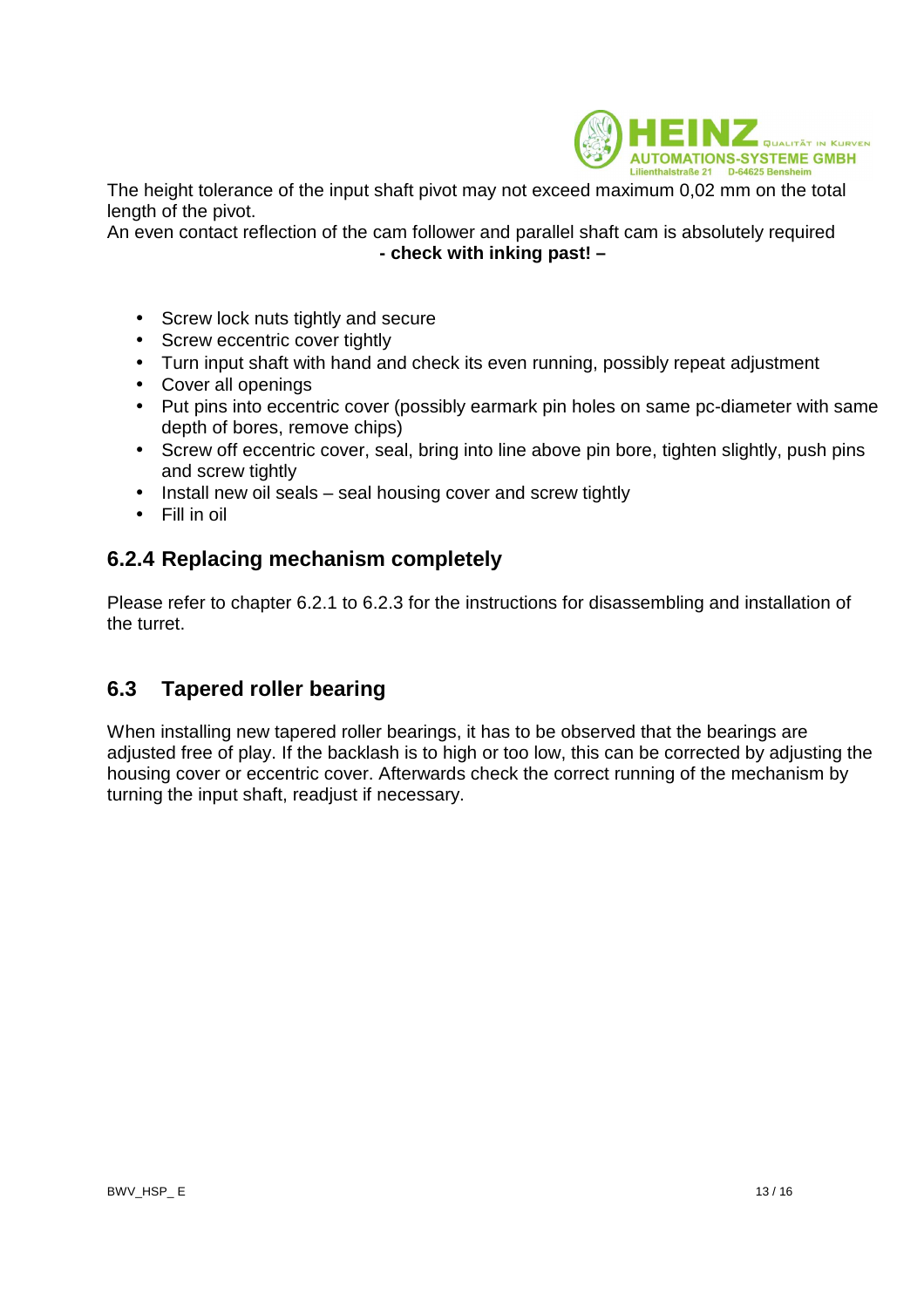

#### $6.4$ **Spare part drawing**

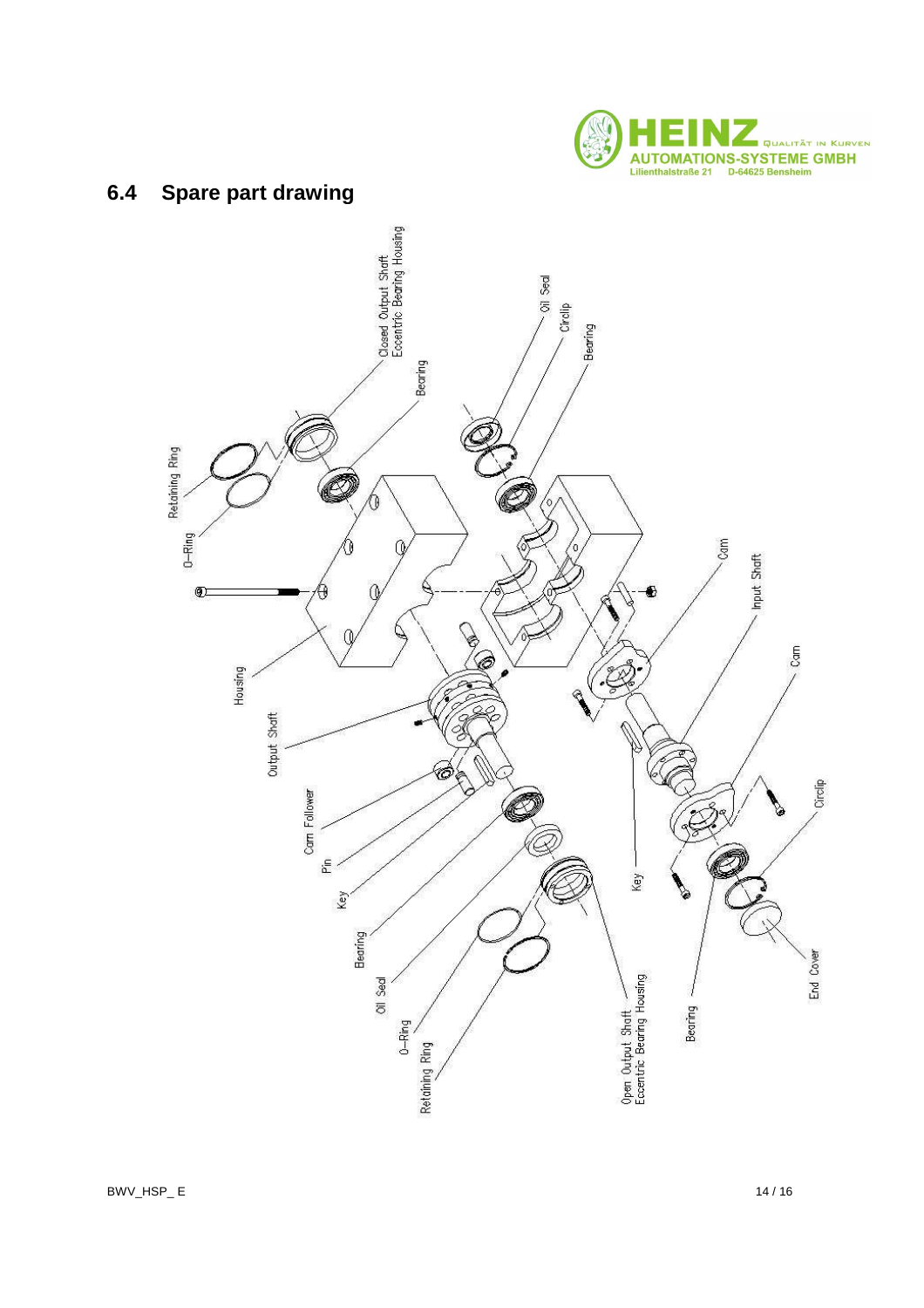

#### **6.5 Spare and wearing parts**

- 1. Mechanism
- 1.1 Parallel shaft cam
- 1.2 Turret
- 1.3 Cam followers
- 2. Bearing set
- 2.1 Tapered roller bearing output 1
- 2.2 Tapered roller bearing output 2<br>2.3 Tapered roller bearing output
- Tapered roller bearing output
- 3. Sealing set
- 3.1 Oil seal output
- 3.2 Oil seal input
- 3.3 O-Ring output 3.4 O-Ring input
- 4. Input shaft
- 5. Output shaft

#### **7. Final remark**

All repair work requires a certain amount of experience and should therefore be carried out by HFIN<sub>Z</sub> fitters.

Address of HEINZ:

#### **HEINZ AUTOMATIONS-SYSTEME GmbH**

Lilienthalstr. 21 64625 Bensheim Tel.: +49 (0)6251 / 1069-0 Fax: +49 (0)6251 / 1069-99 http://: www.heinz-automation.de E-Mail: mail@heinz-automation.de